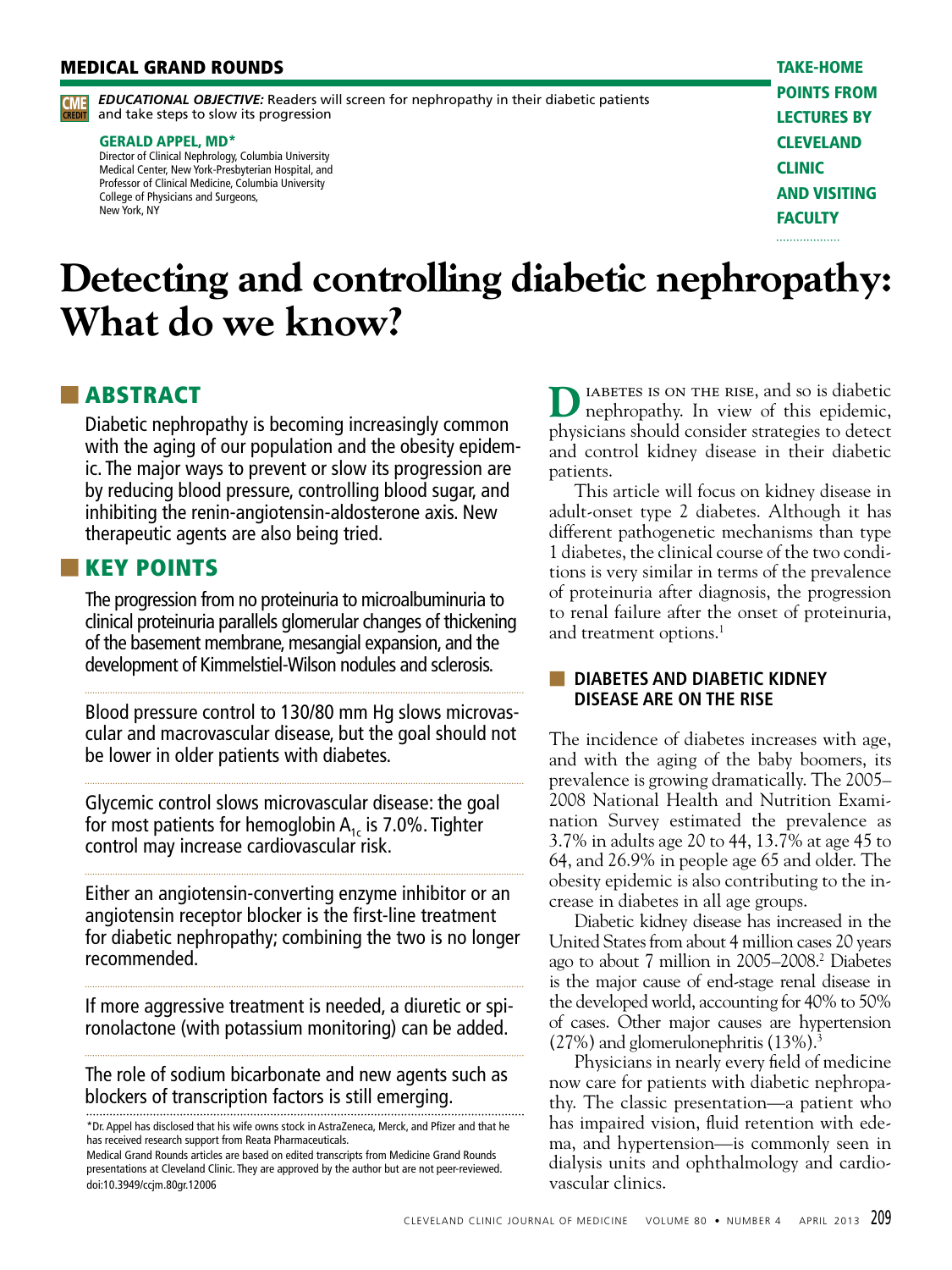### **TABLE 1**

### Screening for diabetic nephropathy

| <b>Test</b>            | When                                                                                                                                                                  | <b>Normal</b>                                                |
|------------------------|-----------------------------------------------------------------------------------------------------------------------------------------------------------------------|--------------------------------------------------------------|
| <b>Blood pressure</b>  | Each office visit                                                                                                                                                     | $<$ 130/80 mm Hq                                             |
| <b>Urinary albumin</b> | Type 2: Annually beginning at diagnosis<br>Type 1: Annually, 5 years after diagnosis                                                                                  | $<$ 30 mg/day or $<$ 20 µg/min or<br>$<$ 30 µg/mg creatinine |
|                        | BASED ON INFORMATION IN MOLITCH ME, DEFRONZO RA, FRANZ MJ, ET AL; AMERICAN DIABETES ASSOCIATION.<br>NEPHROPATHY IN DIARETES DIARETES CARE 2004: 27(SLIPPL 1): S79-S83 |                                                              |

#### ■ **CLINICAL PROGRESSION**

Early in the course of diabetic nephropathy, blood pressure is normal and microalbuminuria is not evident, but many patients have a high glomerular filtration rate (GFR), indicating temporarily "enhanced" renal function or hyperfiltration. The next stage is characterized by microalbuminuria, correlating with glomerular mesangial expansion: the GFR falls back into the normal range and blood pressure starts to increase. Finally, macroalbuminuria occurs, accompanied by rising blood pressure and a declining GFR, correlating with the histologic appearance of glomerulosclerosis and Kimmelstiel-Wilson nodules.4

Diabetes is the major cause of end-stage renal disease in the developed world

Hypertension develops in 5% of patients by 10 years after type 1 diabetes is diagnosed, 33% by 20 years, and 70% by 40 years. In contrast, 40% of patients with type 2 diabetes have high blood pressure at diagnosis.

Unfortunately, in most cases, this progression is a one-way street, so it is critical to intervene to try to slow the progression early in the course of the disease process.

#### **EXCREENING FOR DIABETIC NEPHROPATHY**

Nephropathy screening guidelines for patients with diabetes are provided in **TABLE 1**. 5

**Blood pressure** should be monitored at each office visit (**TABLE 1**). The goal for adults with diabetes should be to reduce blood pressure to 130/80 mm Hg. Reduction beyond this level may be associated with an increased mortality rate.6 Very high blood pressure (> 180 mm Hg systolic) should be lowered slowly. Lowering blood pressure delays the progression from microalbuminuria (30–299 mg/day

or 20–199 μg/min) to macroalbuminuria (> 300 mg/day or  $> 200 \mu g/min$  and slows the progression to renal failure.

**Urinary albumin.** Proteinuria takes 5 to 10 years to develop after the onset of diabetes. Because it is possible for patients with type 2 diabetes to have had the disease for some time before being diagnosed, urinary albumin screening should be performed at diagnosis and annually thereafter. Patients with type 1 are usually diagnosed with diabetes at or near onset of disease; therefore, annual screening for urinary albumin can begin 5 years after diagnosis.<sup>5</sup>

Proteinuria can be measured in different ways (**TABLE 2**). The basic screening test for clinical proteinuria is the urine dipstick, which is very sensitive to albumin and relatively insensitive to other proteins. "Trace-positive" results are common in healthy people, so proteinuria is not confirmed unless a patient has repeatedly positive results.

Microalbuminuria is important to measure, especially if it helps determine therapy. It is not detectable by the urinary dipstick, but can be measured in the following ways:

- Measurement of the albumin-creatinine ratio in a random spot collection
- 24-hour collection (creatinine should simultaneously be measured and creatinine clearance calculated)
- Timed collection (4 hours or overnight).

The first method is preferred, and any positive test result must be confirmed by repeat analyses of urinary albumin before a patient is diagnosed with microalbuminuria.

Occasionally a patient presenting with proteinuria but normal blood sugar and hemoglobin  $A_{1c}$  will have a biopsy that reveals morphologic changes of classic diabetic nephropathy.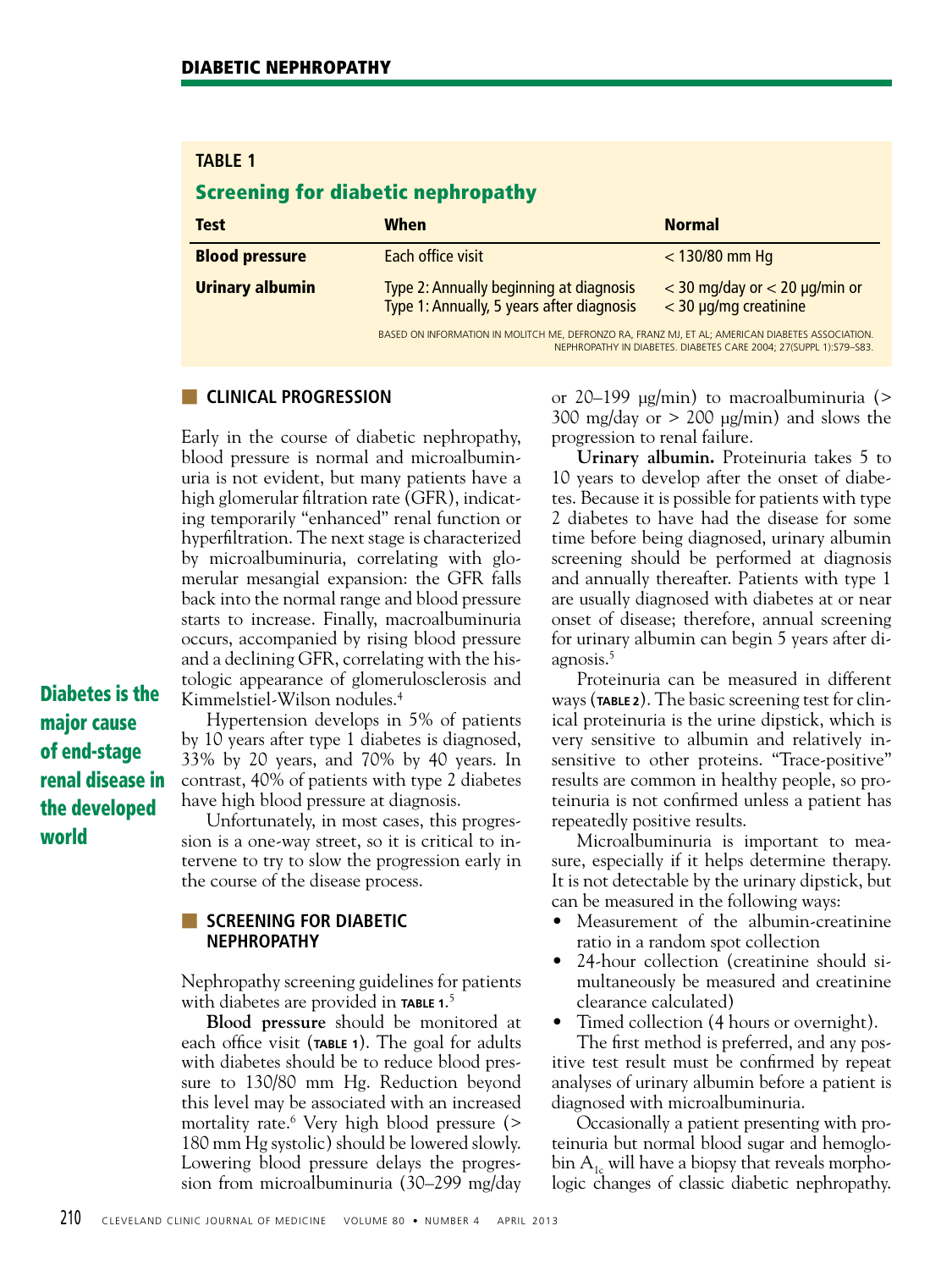| <b>Definitions of microalbuminuria and microalbuminuria</b> |                 |                         |                         |  |  |
|-------------------------------------------------------------|-----------------|-------------------------|-------------------------|--|--|
|                                                             | <b>Normal</b>   | <b>Microalbuminuria</b> | <b>Macroalbuminuria</b> |  |  |
| Urine dipstick                                              | <b>Negative</b> | <b>Negative</b>         | <b>Positive</b>         |  |  |
| Urine albumin excretion rate (µg/min)                       | < 20            | $20 - 200$              | > 200                   |  |  |
| Urine albumin excretion rate (mg/24 h)                      | $<$ 30          | $30 - 300$              | > 300                   |  |  |
| Urine albumin-to-creatinine ratio (mg/g)                    | $<$ 30          | $30 - 300$              | > 300                   |  |  |

Most such patients have a history of hyperglycemia, indicating that they actually have been diabetic.

#### **Proteinuria—the best marker of disease progression**

**TABLE 2**

Proteinuria is the strongest predictor of renal outcomes. The Reduction in End Points in Noninsulin-Dependent Diabetes Mellitus With the Angiotensin II Antagonist Losartan (RENAAL) study was a randomized, placebocontrolled trial in more than 1,500 patients with type 2 diabetes to test the effects of losartan on renal outcome. Those with high albuminuria (> 3.0 g albumin/g creatinine) at baseline were five times more likely to reach a renal end point and were eight times more likely to have progression to end-stage renal disease than patients with low albuminuria  $(< 1.5$  g/g).<sup>7</sup> The degree of albuminuria after 6 months of treatment showed similar predictive trends, indicating that monitoring and treating proteinuria are extremely important goals.

#### **U** STRATEGY 1 TO LIMIT RENAL INJURY: **REDUCE BLOOD PRESSURE**

Blood pressure control improves renal and cardiovascular function.

As early as 1983, Parving et al, $^8$  in a study of only 10 insulin-dependent diabetic patients, showed strong evidence that early aggressive antihypertensive treatment improved the course of diabetic nephropathy. During the mean pretreatment period of 29 months, the GFR decreased significantly and the urinary albumin excretion rate and arterial blood pressure rose significantly. During the mean

39-month period of antihypertensive treatment with metoprolol, hydralazine, and furosemide or a thiazide, mean arterial blood pressure fell from 144/97 to 128/84 mm Hg and urinary albumin excretion from 977 to 433 µg/ min. The rate of decline in GFR slowed from 0.91 mL/min/month before treatment to 0.39 mL/min/month during treatment.

The Action in Diabetes and Vascular Disease: Preterax and Diamicron MR Controlled Evaluation (ADVANCE) trial<sup>9</sup> enrolled more than 11,000 patients internationally with type 2 diabetes at high risk for cardiovascular events. In addition to standard therapy, blood pressure was intensively controlled in one group with a combination of the angio-**nephropathy** tensin-converting enzyme (ACE) inhibitor perindopril and the diuretic indapamide. The intensive-therapy group achieved blood pres- **is a one-way** sures less than 140/80 mm Hg and had a mean reduction of systolic blood pressure of 5.6 mm Hg and diastolic blood pressure of 2.2 mm Hg vs controls. Despite these apparently modest reductions, the intensively controlled group had a significant 9% reduction of the primary outcome of combined macrovascular events (cardiovascular death, myocardial infarction, and stroke) and microvascular events (new or worsening nephropathy, or retinopathy).10

A meta-analysis of studies of patients with type 2 diabetes found reduced nephropathy with systolic blood pressure control to less than 130 mm  $Hg<sup>11</sup>$ 

The United Kingdom Prospective Diabetes Study (UKPDS) is a series of studies of diabetes. The original study in 1998 enrolled 5,102 patients with newly diagnosed type 2 diabetes.<sup>12</sup> The more than 1,000 patients with hypertension were randomized to either tight blood pressure

Diabetic progression street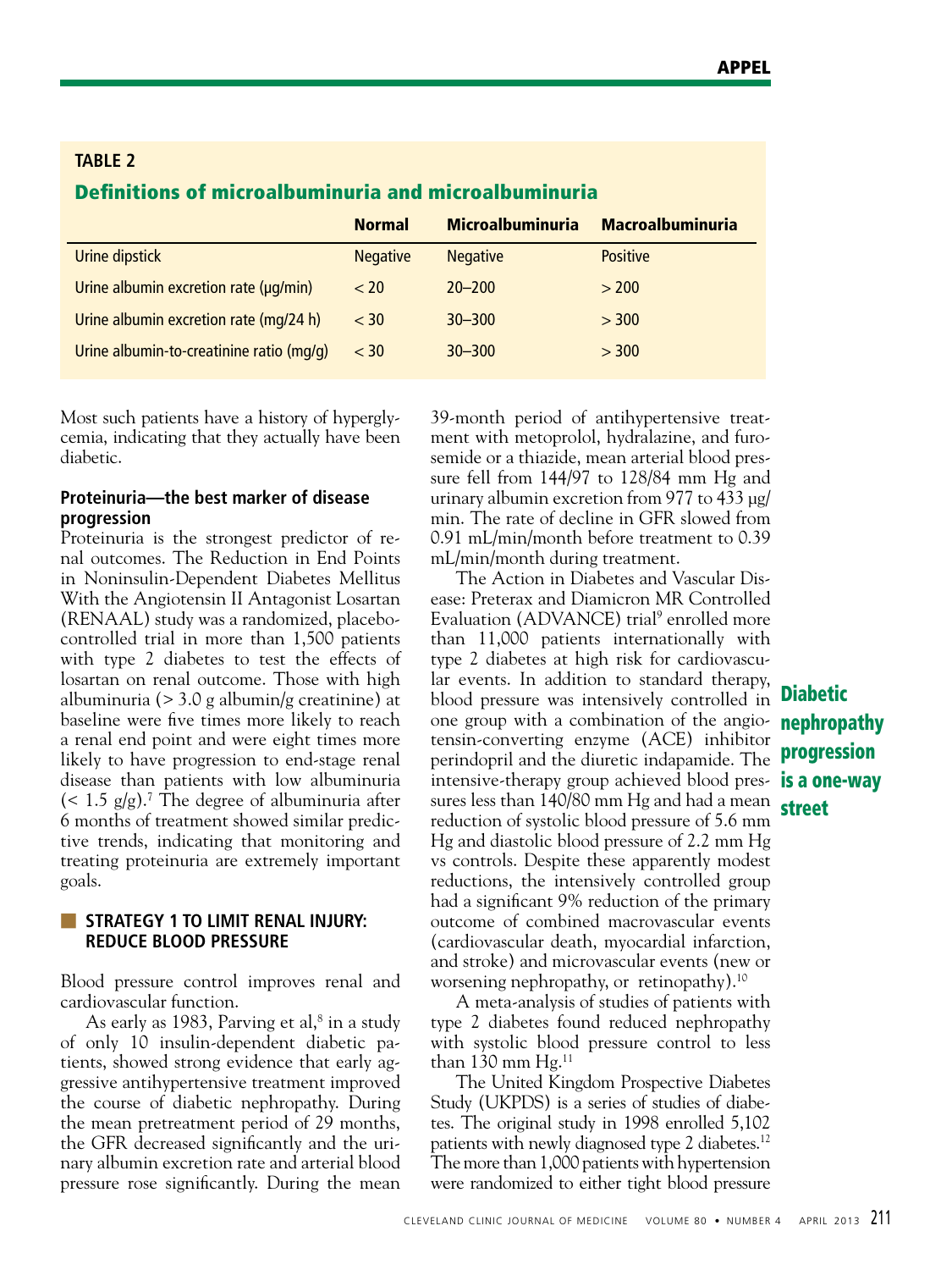#### **TABLE 3**

#### Blood pressure goals in diabetes

Blood pressure < 140/90 mm Hg in all patients

Systolic blood pressure 130–135 mm Hg if it can be done without side effects

Blood pressure  $<$  130/80 mm Hg<sup>\*</sup> if diabetic nephropathy and proteinuria are present ( $>$  300 mg/day)

Consider tighter goals for some patients, but tighter goals may cause more side effects, visits, and costs, with few additional benefits

\*Goal may be too low for elderly patients

control or regular care. The intensive treatment group had a mean blood pressure reduction of 9 mm Hg systolic and 3 mm Hg diastolic, along with major reductions in all diabetes end points, diabetes deaths, microvascular disease, and stroke over a median follow-up of 8.4 years.

#### **Continuous blood pressure control is critical**

Tight blood pressure control must be maintained to have continued benefit. During the 10 years following the UKPDS, no attempts were made to maintain the previously assigned therapies. A follow-up study<sup>13</sup> of 884 UKPDS patients found that blood pressures were the same again between the two groups 2 years after the trial was stopped, and no beneficial legacy effect from previous blood pressure control was evident on end points.

#### **Control below 120 mm Hg systolic not needed**

Blood pressure control slows kidney disease and prevents major macrovascular disease, but there is no evidence that lowering systolic blood pressure below 120 mm Hg provides additional benefit. In the Action to Control Cardiovascular Risk in Diabetes (ACCORD) trial,<sup>14</sup> more than 10,000 patients with type 2 diabetes and existing cardiovascular disease or additional cardiovascular risk factors were randomized to a goal of systolic blood pressure less than 120 mm Hg or less than 140 mm Hg (actual mean systolic pressures were 119 vs 134 mm Hg, respectively). Over nearly 5 years, there was no difference in cardiovascular events or deaths between the two groups.<sup>15</sup>

Since 1997, six international organiza-

tions have revised their recommended blood pressure goals in diabetes mellitus and renal diseases. Randomized clinical trials and observational studies have demonstrated the importance of blood pressure control to the level of 125/75 to 140/80 mm Hg. The National Kidney Foundation, the American Diabetes Association, and the Canadian Hypertension Society have developed consensus guidelines for blood pressure control to less than 130/80 mm Hg.16–21 **TABLE 3** summarizes blood pressure goals for patients with diabetes.

#### ■ **STRATEGY 2: CONTROL BLOOD SUGAR**

Recommendations for blood sugar goals are more controversial.

The Diabetes Control and Complications Trial<sup>22</sup> provided early evidence that tight blood sugar control slows the development of microalbuminuria and macroalbuminuria. The study randomized more than 1,400 patients with type 1 diabetes to either standard therapy (1 or 2 daily insulin injections) or intensive therapy (an external insulin pump or 3 or more insulin injections guided by frequent blood glucose monitoring) to keep blood glucose levels close to normal. About half the patients had mild retinopathy at baseline and the others had no retinopathy. After 6.5 years, intensive therapy was found to significantly delay the onset and slow the progression of diabetic retinopathy and nephropathy.

The Kumamoto Study<sup>23</sup> randomized 110 patients with type 2 diabetes and either no retinopathy (primary prevention cohort) or simple retinopathy (secondary prevention cohort) to receive either multiple insulin injections or conventional insulin therapy over 8 years. Intensive therapy led to lower rates of retinopathy (7.7% vs 32% in primary prevention and 19% vs 44% in secondary prevention) and progressive nephropathy (7% vs 28% in primary prevention at 6 years and 11% vs 32% in secondary prevention).

In addition to studying the effects of blood pressure control, the UKPDS also studied the effects of intensive blood glucose control.<sup>24,25</sup> Nearly 4,000 patients with newly diagnosed type 2 diabetes were randomized to intensive treatment with a sulfonylurea or insulin, or to conventional treatment with diet. Over 10

Proteinuria is the strongest predictor of outcome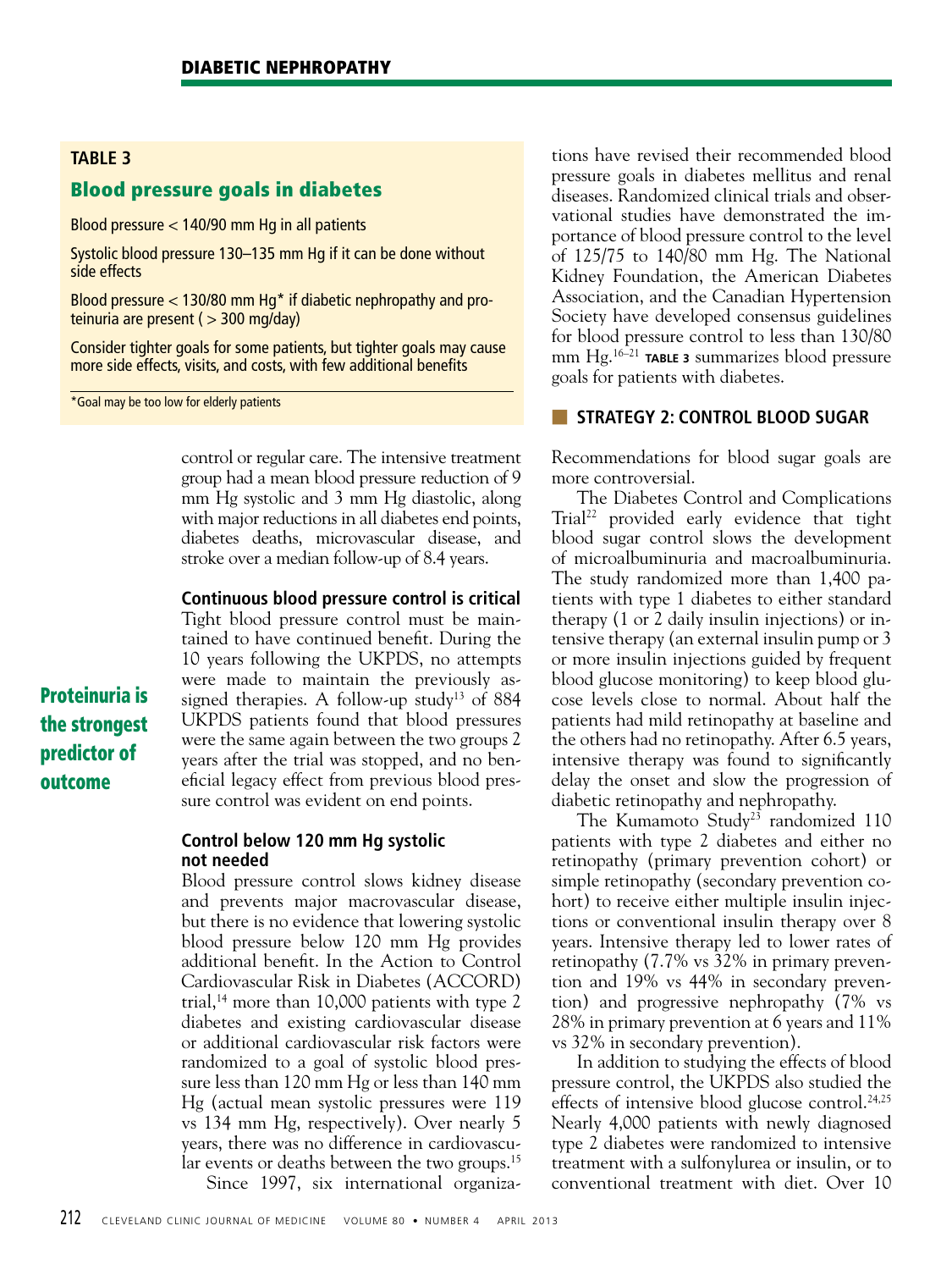years, the mean hemoglobin  $A_{1c}$  was reduced to 7.0% in the intensive group and 7.9% in the conventional group. The risk of any diabetes-related end point was 12% lower in the intensive group, 10% lower for diabetes-related death, and 6% lower for all-cause mortality. There was also a 25% reduction in microvascular disease (retinopathy and nephropathy). However, the intensive group had more hypoglycemic episodes than the conventional group and a tendency to some increase in macrovascular events. A legacy effect was evident: patients who had intensive treatment had less microvascular disease progression years after stopping therapy.

#### **Tight glycemic control reduces nephropathy, but does it increase cardiovascular risk?**

Earlier trials provided strong evidence that blood glucose control prevents or slows retinopathy and nephropathy. The critical question is, "At what expense?" Although diabetes is the most common cause of kidney failure in the United States, most people with diabetes do not die of kidney failure, but of cardiovascular disease. Two recent large trials had different results regarding glycemic control below hemoglobin  $A_{1c}$  of 7.0% and macrovascular risk, creating a controversy about what recommendations are best.

The ADVANCE trial, enrolling 11,140 patients with type 2 diabetes, was largely conducted in Australia and used the sulfonylurea glipizide for glycemic control. Compared with the group that received standard therapy (n=5,569), the intensive-treatment group (n=5,571) achieved mean hemoglobin  $A<sub>1c</sub>$  levels of 6.5% compared with 7.3% in the standard group, and had less nephropathy, less microalbuminuria, less doubling of creatinine, and a lower rate of end-stage renal disease (4% vs 5% in the standard therapy group). No difference between the two groups was found in retinopathy. Rates of all-cause mortality did not differ between the groups.<sup>9</sup>

The ACCORD trial had more than 10,000 subjects with type 2 diabetes and took place mostly in the United States. Using mainly rosiglitazone for intensive therapy, the intensive group achieved hemoglobin  $A_{1c}$  levels of 6.4% vs 7.5% in the standard-therapy group. The trial was stopped early, at 3.7 years, because of a higher risk of death and cardiovascular events in the group with intensive glycemic control. However, the intensive-therapy group did have a significant decrease in microvascular renal outcomes and a reduction in the progression of retinopathy.<sup>14,26</sup>

In summary, tighter glycemic control improves microvascular complications—both retinopathy and nephropathy—in patients with type 2 diabetes. The benefit of intensive therapy on macrovascular complications (stroke, myocardial infarction) in long-standing diabetes has not been convincingly demonstrated in randomized trials. The UKPDS suggested that maintaining a hemoglobin  $A_{1c}$ of 7% in patients newly diagnosed with type 2 diabetes confers long-term cardiovascular benefits. The target hemoglobin  $A_{1c}$  for type 2 diabetes should be tailored to the patient: 7% is a reasonable goal for most patients, but the goal should be higher for the elderly and frail. Reducing the risk of cardiovascular death is still best done by controlling blood pressure, reducing lipids, quitting smoking, and losing weight.

#### ■ **STRATEGY 3: INHIBIT THE RENIN-ANGIOTENSIN-ALDOSTERONE AXIS**

Components of the renin-angiotensin-aldo- control slows sterone system are present not only in the circulation but also in many tissues, including the heart, brain, kidney, blood vessels, and **cardiovascular** adrenal glands. The role of renin-angiotensinaldosterone system blockers in treating and preventing diabetic nephropathy has become controversial in recent years with findings from new studies.

The renin-angiotensin-aldosterone system is important in the development or maintenance of high blood pressure and the resultant damage to the brain, heart, and kidney. Drug development has focused on inhibiting steps in the biochemical pathway. ACE inhibitors block the formation of angiotensin II—the most biologically potent angiotensin peptide—and are among the most commonly used drugs to treat hypertension and concomitant conditions, such as renal insufficiency, proteinuria, and heart failure. Angiotensin receptor blockers (ARBs) interact with the angiotensin AT1 receptor and block most of its actions. They are approved by the US Food

## Blood pressure kidney and disease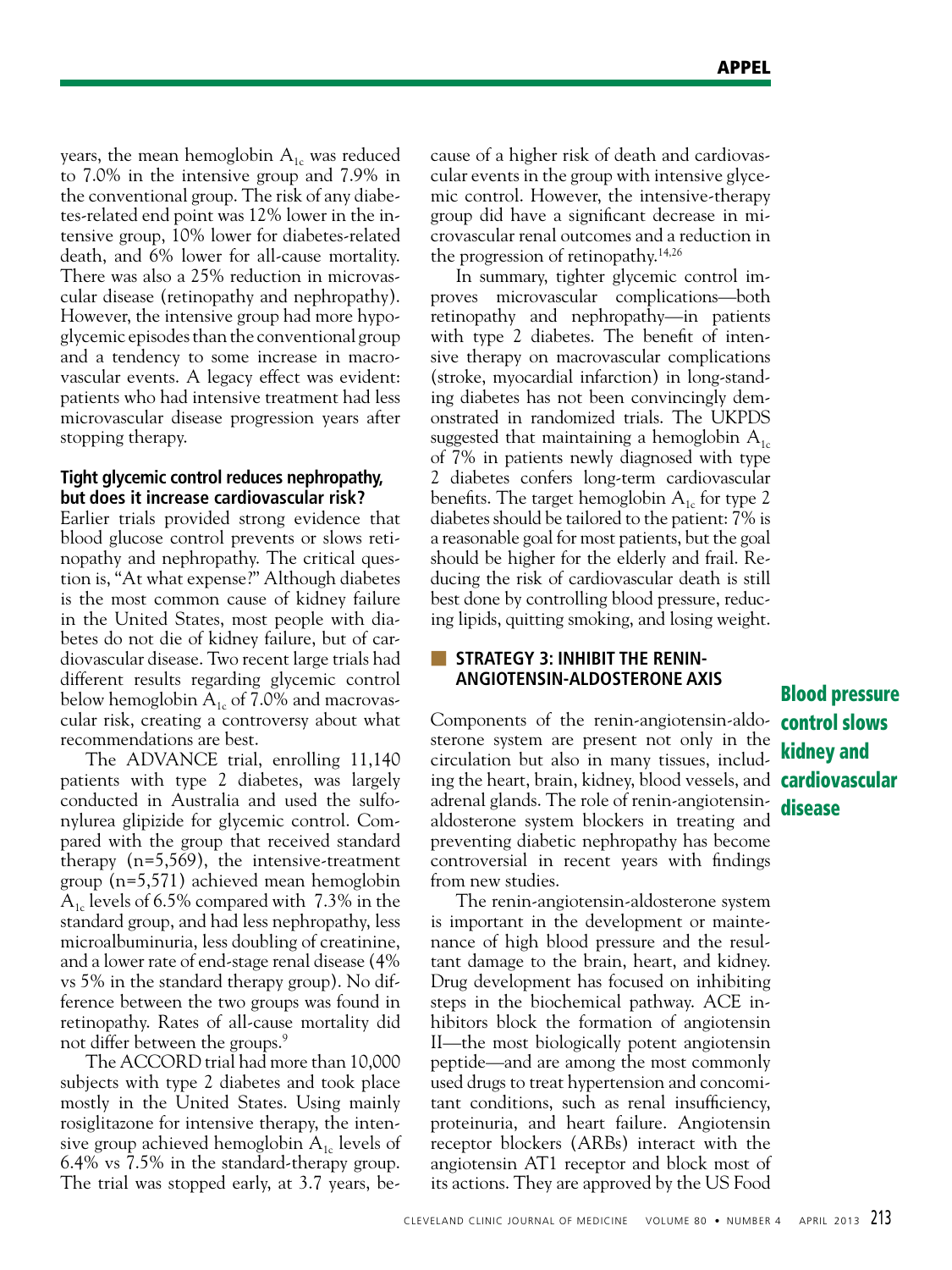and Drug Administration (FDA) for the treatment of hypertension, and they help prevent left ventricular hypertrophy and mesangial sclerosis. Large studies have shown that ACE inhibitors and ARBs offer similar cardiovascular benefit.

The glomerulus has the only capillary bed with a blood supply that drains into an efferent arteriole instead of a venule, providing high resistance to aid filtration. Efferent arterioles are rich in AT1 receptors. In the presence of angiotensin II they constrict, increasing pressure in the glomerulus, which can lead to proteinuria and glomerulosclerosis. ACE inhibitors and ARBs relax the efferent arteriole, allowing increased blood flow through the glomerulus. This reduction in intraglomerular pressure is associated with less proteinuria and less glomerulosclerosis.

Diabetes promotes renal disease in many ways. Glucose and advanced glycation end products can lead to increased blood flow and increased pressure in the glomerulus. Through a variety of pathways, hyperglycemia, acting on angiotensin II, leads to NF-kapa beta production, profibrotic cytokines, increased matrix, and eventual fibrosis. ACE inhibitors and ARBs counteract many of these.

Tight blood sugar control slows retinopathy and nephropathy, but at what expense?

#### **ACE inhibitors and ARBs slow nephropathy progression beyond blood pressure control**

Several major clinical trials<sup>27-32</sup> examined the effects of either ACE inhibitors or ARBs in slowing the progression of diabetic nephropathy and have had consistently positive results.

The Collaborative Study Group<sup>30</sup> was a 3-year randomized trial in 419 patients with type 1 diabetes, using the ACE inhibitor captopril vs placebo. Captopril was associated with less decline in kidney function and a 50% reduction in the risk of the combined end points of death, dialysis, and transplantation that was independent of the small difference in blood pressures between the two groups.

The Irbesartan Diabetic Nephropathy Trial  $(IDNT)^{31}$  studied the effect of the ARB irbesartan vs the calcium channel blocker amlodipine vs placebo over 2.6 years in 1,715 patients with type 2 diabetes. Irbesartan was found to be significantly more effective in protecting against the progression of nephropathy, independent of reduction in blood pressure.

The RENAAL trial, $32$  published in 2001, was a 3-year, randomized, double-blind study comparing the ARB losartan at increasing dosages with placebo (both taken in addition to conventional antihypertensive treatment) in 1,513 patients with type 2 diabetes and nephropathy. The blood pressure goal was 140/90 mm Hg in both groups, but the losartan group had a lower rate of doubling of serum creatinine, end-stage renal disease, and combined end-stage renal disease or death.

#### **'Aldosterone escape' motivates the search for new therapies**

An important reason for developing more ways to block the renin-angiotensin-aldosterone system is because of "aldosterone escape," the phenomenon of angiotensin II or aldosterone returning to pretreatment levels despite continued ACE inhibition.

Biollaz et al,  $33$  in a 1982 study of 19 patients with hypertension, showed that despite reducing blood pressure and keeping the blood level of ACE very low with twice-daily enalapril 20 mg, blood and urine levels of angiotensin II steadily rose back to baseline levels within a few months.

A growing body of evidence suggests that despite effective inhibition of angiotensin II activity, non-ACE synthetic pathways still permit angiotensin II generation via serine proteases such as chymase, cathepsin G, and tissue plasminogen activator.

Thus, efforts have been made to block the renin-angiotensin system in other places. In addition to ACE inhibitors and ARBs, two aldosterone receptor antagonists are available, spironolactone and eplerenone, both used to treat heart failure. A direct renin inhibitor, aliskiren, is also available.

#### **Combination therapy—less proteinuria, but…**

A number of studies have shown that combination treatment with agents having different targets in the renin-angiotensin-aldosterone system leads to larger reductions in albuminuria than does single-agent therapy.

Mogensen et al<sup>34</sup> studied the effect of the ACE inhibitor lisinopril (20 mg per day) plus the ARB candesartan (16 mg per day) in sub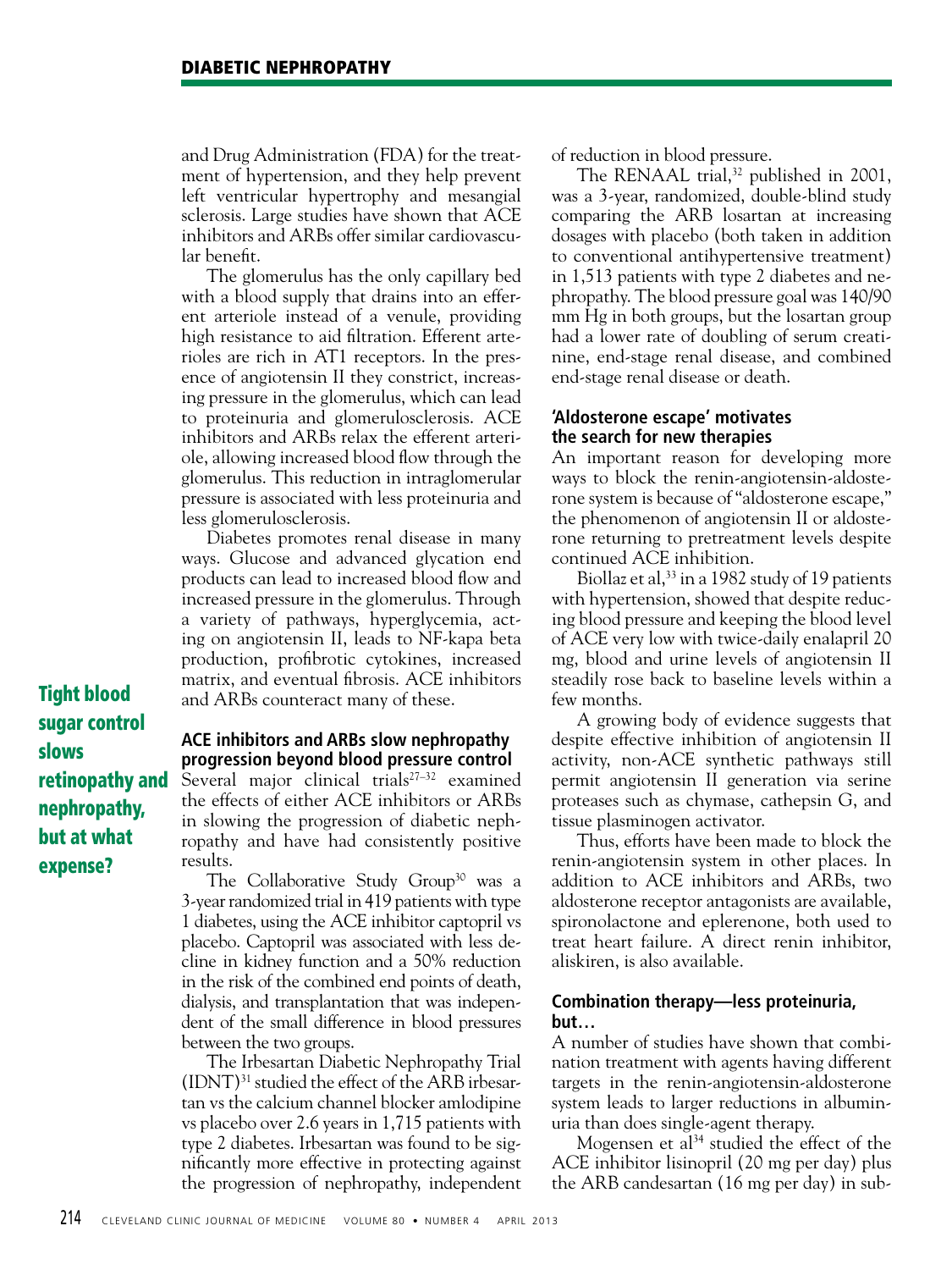jects with microalbuminuria, hypertension, and type 2 diabetes. Combined treatment was more effective in reducing proteinuria.

Epstein et al<sup>35</sup> studied the effects of the ACE inhibitor enalapril (20 mg/day) combined with either of two doses of the selective aldosterone receptor antagonist eplerenone (50 or 100 mg/day) or placebo. Both eplerenone dosages, when added to the enalapril treatment, significantly reduced albuminuria from baseline as early as week 4 (*P* < .001), but placebo treatment added to the enalapril did not result in any significant decrease in urinary albumin excretion. Systolic blood pressure decreased significantly in all treatment groups and by about the same amount.

The Aliskiren Combined With Losartan in Type 2 Diabetes and Nephropathy (AVOID) trial<sup>36</sup> randomized more than 600 patients with type 2 diabetes and nephropathy to aliskiren (a renin inhibitor) or placebo added to the ARB losartan. Again, combination treatment was more renoprotective, independent of blood pressure lowering.

#### **Worse outcomes with combination therapy?**

More recent studies have indicated that although combination therapy reduces proteinuria to a greater extent than monotherapy, overall it worsens major renal and cardiovascular outcomes. The multicenter Ongoing Telmisartan Alone and in Combination With Ramipril Global Endpoint Trial (ONTARGET)<sup>37</sup> randomized more than 25,000 patients age 55 and older with established atherosclerotic vascular disease or with diabetes and end-organ damage to receive either the ARB telmisartan 80 mg daily, the ACE inhibitor ramipril 10 mg daily, or both. Mean follow-up was 56 months. The combination-treatment group had higher rates of death and renal disease than the single-therapy groups (which did not differ from one another).

Why the combination therapy had poorer outcomes is under debate. Patients may get sudden drops in blood pressure that are not detected with only periodic monitoring. Renal failure was mostly acute rather than chronic, and the estimated GFR declined more in the combined therapy group than in the single-therapy groups.

The Aliskiren Trial in Type 2 Diabetes

Using Cardiovascular and Renal Disease Endpoints (ALTITUDE) was designed to test the effect of the direct renin inhibitor aliskiren or placebo, both arms combined with either an ACE inhibitor or an ARB in patients with type 2 diabetes at high risk for cardiovascular and renal events. The trial was terminated early because of more strokes and deaths in the combination therapy arms. The results led the FDA to issue black box warnings against using aliskiren with these other classes of agents, and all studies testing similar combinations have been stopped. (In one study that was stopped and has not yet been published, 100 patients with proteinuria were treated with either aliskiren, the ARB losartan, or both, to evaluate the effects of aldosterone escape. Results showed no differences: about one-third of each group had this phenomenon.)

My personal recommendation is as follows: for younger patients with proteinuria, at lower risk for cardiovascular events and with disease due not to diabetes but to immunoglobulin A nephropathy or another proteinuric kidney disease, treat with both an ACE inhibitor and ARB. But the combination should not be used for patients at high risk of cardiovascular disease, which includes almost all patients **Most people** with diabetes.

If more aggressive renin-angiotensin system blockade is needed against diabetic nephropathy, adding a diuretic increases the cardiovascular impact of blocking the renin-angiotensinaldosterone system on both proteinuria and progression of renal disease. The aldosterone kidney disease blocker spironolactone 25 mg can be added if potassium levels are carefully monitored.

#### **ACE inhibitor plus calcium channel blocker is safer than ACE inhibitor plus diuretic**

The Avoiding Cardiovascular Events Through Combination Therapy in Patients Living With Systolic Hypertension (ACCOMPLISH) trial<sup>38</sup> randomized more than 11,000 high-risk patients with hypertension to receive an ACE inhibitor (benazepril) plus either a calcium channel blocker (amlodipine) or thiazide diuretic (hydrochlorothiazide). Blood pressures were identical between the two groups, but the trial was terminated early, at 36 months, because of a higher risk of the combined end point of cardiovascular death, myocardial infarction, stroke, and other

with diabetes die of disease, not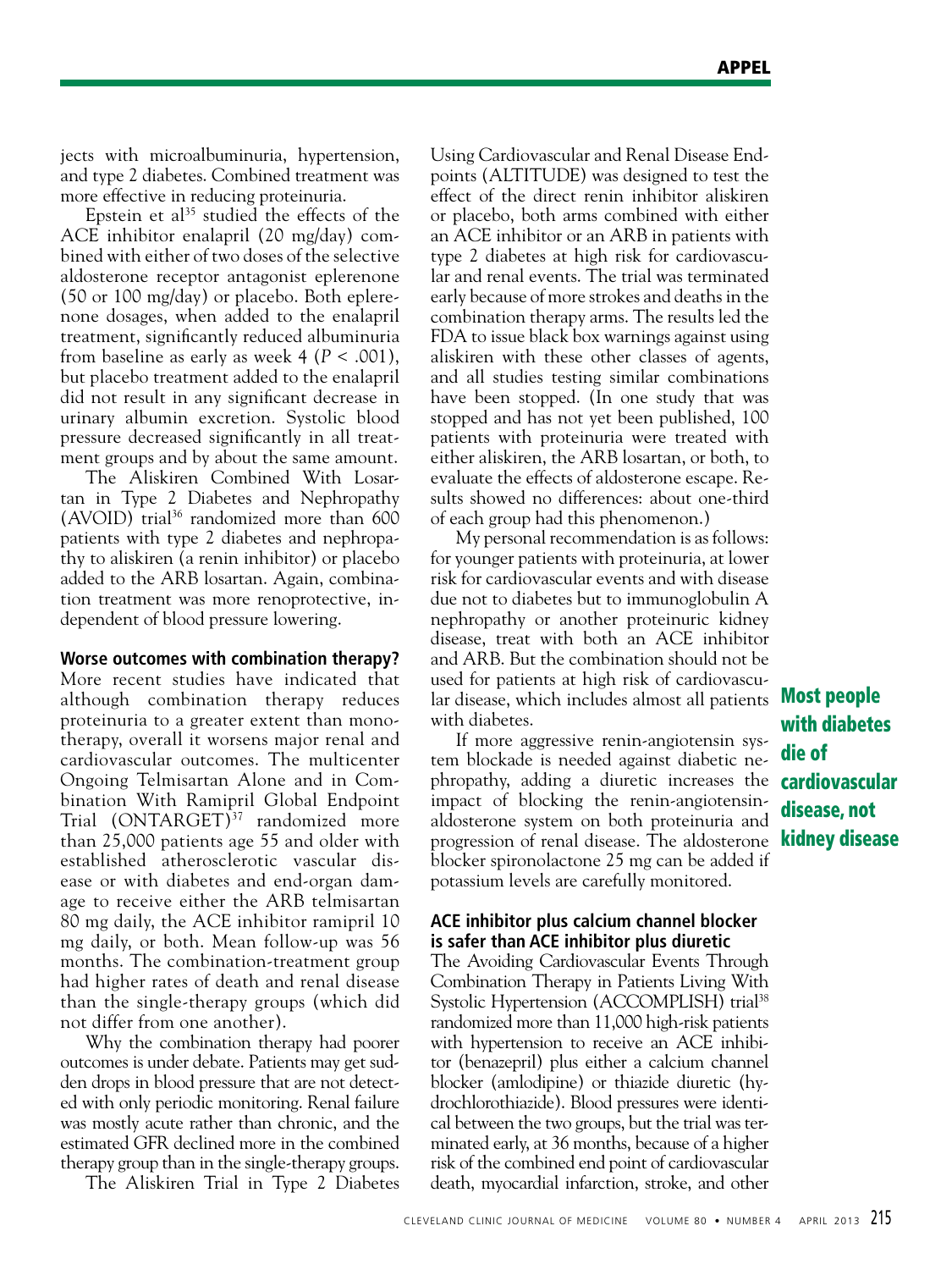major cardiac events in the ACE inhibitor-thiazide group.

Although some experts believe this study is definitive and indicates that high blood pressure should never be treated with an ACE inhibitor-thiazide combination, I believe that caution is needed in interpreting these findings. This regimen should be avoided in older patients with diabetes at high risk for cardiovascular disease, but otherwise, getting blood pressure under control is critical, and this combination can be used if it works and the patient is tolerating it well.

In summary, the choice of blood pressurelowering medications is based on reducing cardiovascular events and slowing the progression of kidney disease. Either an ACE inhibitor or an ARB is the first choice for patients with diabetes, hypertension, and any degree of proteinuria. Many experts recommend beginning one of these agents even if proteinuria is not present. However, the combination of an ACE inhibitor and ARB should not be used in diabetic patients, especially if they have cardiovascular disease, until further data clarify the results of the ONTARGET and ALTITUDE trials.

#### ■ **STRATEGY 4: METABOLIC MANIPULATION WITH NOVEL AGENTS**

Several new agents have recently been studied for the treatment of diabetic nephropathy, in-

#### ■ **REFERENCES**

- 1. **Ritz E, Orth SR**. Nephropathy in patients with type 2 diabetes mellitus. N Engl J Med 1999; 341:1127–1133.
- 2. **de Boer IH, Rue TC, Hall YN, Heagerty PJ, Weiss NS, Himmelfarb J**. Temporal trends in the prevalence of diabetic kidney disease in the United States. JAMA 2011; 305:2532–2539.
- 3. **United States Renal Data System (USRDS) 2000 Annual Data Report**. National Institutes of Health, National Institute of Diabetes and Digestive and Kidney Diseases – Division of Kidney, Urologic and Hematologic Diseases. USRDS Coordinating Center operated by the Minneapolis Medical Research Foundation. www.usrds.org
- 4. **Macisaac RJ, Jerums G**. Diabetic kidney disease with and without albuminuria. Curr Opin Nephrol Hypertens 2011; 20:246–257.
- 5. **Molitch ME, DeFronzo RA, Franz MJ, et al; American Diabetes Association**. Nephropathy in diabetes. Diabetes Care 2004; 27(suppl 1):S79–S83.
- 6. **Vamos EP, Harris M, Millett C, et al**. Association of systolic and diastolic blood pressure and all cause mortality in people with newly diagnosed type 2 diabetes: retrospective cohort study. BMJ 2012; 345:e5567.
- 7. **de Zeeuw D, Remuzzi G, Parving HH, et al**. Proteinuria, a target for renoprotection in patients with type 2 diabetic nephropathy: lessons from RENAAL. Kidney Int 2004; 65:2309–2320.
- 8. **Parving HH, Andersen AR, Smidt UM, Svendsen PA**. Early aggressive

cluding aminoguanidine, which reduces levels of advanced glycation end-products, and sulodexide, which blocks basement membrane permeability. Neither agent has been shown to be safe and effective in diabetic nephropathy. The newest agent is bardoxolone methyl. It induces the Keap1–Nrf2 pathway, which up-regulates cytoprotective factors, suppressing inflammatory and other cytokines that are major mediators of progression of chronic kidney disease.39

Pergola et al,<sup>40</sup> in a phase 2, double-blind trial, randomized 227 adults with diabetic kidney disease and a low estimated GFR  $(20-45 \text{ mL/min}/1.73 \text{ m}^2)$  to receive placebo or bardoxolone 25, 75, or 150 mg daily. Drug treatment was associated with improvement in the estimated GFR, a finding that persisted throughout the 52 weeks of treatment. Surprisingly, proteinuria did not decrease with drug treatment.

As of this writing, a large multicenter controlled randomized trial has been halted because of concerns by the data safety monitoring board, which found increased rates of death and fluid retention with the drug. A number of recent trials have shown a beneficial effect of sodium bicarbonate therapy in patients with late-stage chronic kidney disease. They have shown slowing of the progression of GFR decline in a number of renal diseases, including diabetes.

antihypertensive treatment reduces rate of decline in kidney function in diabetic nephropathy. Lancet 1983; 1:1175–1179.

- 9. **ADVANCE Collaborative Group, Patel A, MacMahon S, Chalmers J, et al**. Intensive blood glucose control and vascular outcomes in patients with type 2 diabetes. N Engl J Med 2008; 358:2560–2572.
- 10. **Patel A; ADVANCE Collaborative Group, MacMahon S, Chalmers J, et al**. Effects of a fixed combination of perindopril and indapamide on macrovascular and microvascular outcomes in patients with type 2 diabetes mellitus (the ADVANCE trial): a randomised controlled trial. Lancet 2007; 370:829–840.
- 11. **Bangalore S, Kumar S, Lobach I, Messerli FH**. Blood pressure targets in subjects with type 2 diabetes mellitus/impaired fasting glucose: observations from traditional and bayesian random-effects metaanalyses of randomized trials. Circulation 2011; 123:2799–2810.
- 12. **UK Prospective Diabetes Study Group**. Tight blood pressure control and risk of macrovascular and microvascular complications in type 2 diabetes: UKPDS 38. BMJ 1998; 317:703–713.
- 13. **Holman RR, Paul SK, Bethel MA, Matthews DR, Neil HA**. 10-year follow-up of intensive glucose control in type 2 diabetes. N Engl J Med 2008; 359:1577–1589.
- 14. **Action to Control Cardiovascular Risk in Diabetes Study Group, Gerstein HC, Miller ME, Byington RP, et al**. Effects of intensive glucose lowering in type 2 diabetes. N Engl J Med 2008; 358:2545–2559.
- 15. **ACCORD Study Group, Cushman WC, Evans GW, Byington RP, et al**. Effects of intensive blood-pressure control in type 2 diabetes mel-